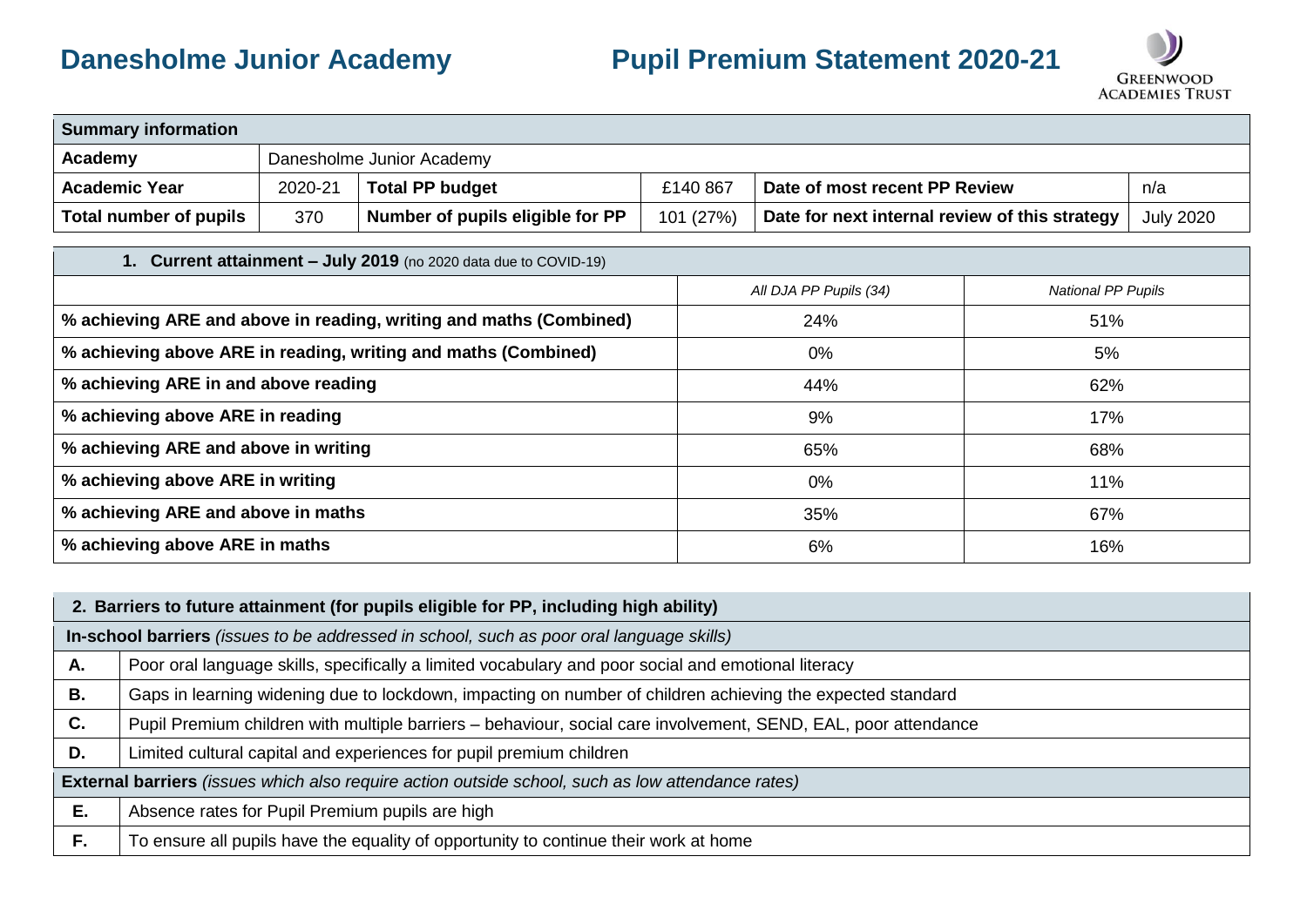|           | 3. Desired outcomes                                                                                                                                                                                                                                 |                                                                                                                                                                                                                 |
|-----------|-----------------------------------------------------------------------------------------------------------------------------------------------------------------------------------------------------------------------------------------------------|-----------------------------------------------------------------------------------------------------------------------------------------------------------------------------------------------------------------|
|           | Desired outcomes and how they will be measured                                                                                                                                                                                                      | Success criteria                                                                                                                                                                                                |
| Α.        | Improve oral and written language skills for pupils eligible for PP                                                                                                                                                                                 | PP pupils' vocabluarly is broadened and this impacts across the<br>curriuculm.<br>PP pupils have speaking and listening skills in line with non PP pupils.                                                      |
| <b>B.</b> | Higher rates of progress across KS2 for all PP pupils                                                                                                                                                                                               | Pupils eligible for PP make rapid progress and attain the expected<br>standard, in line with non-PP pupils.<br>Attainment gap between PP and non PP is narrowed and closer in line<br>with national data.       |
| C.        | Barriers to learning are reduced for Pupil Premium children, taking a whole<br>family approach where necessary.<br>Children are discussed individually at Pupil Progress Meetings, provision<br>reviewed and appropriate intervention put in place. | Provision mapping in place for all PP children.<br>Barriers to learning are reduced for PP children.<br>More PP children achieving age related expectations in Reading,<br>Writing and Maths at the end of KS2. |
| D.        | Broaden pupils' life experiences.                                                                                                                                                                                                                   | PP children have equal access to educational opportunities.<br>The curriculum is carefully planned to broaden all pupils' knowledge,<br>skills and understanding.                                               |
| Ε.        | Pupil Premium pupils meet the whole school attendance target of 96%.                                                                                                                                                                                | Persistent absence amongst PP pupils is reduced to 8% (national) or<br>less.<br>Overall attendance for PP pupils meets the whole school attendance<br>target of 96%.                                            |
| F.        | To ensure all pupils have the equality of opportunity to continue their work<br>at home.                                                                                                                                                            | In case of partial school closure or future lockdown, all PP children<br>have access to digital devices to access remote learning.                                                                              |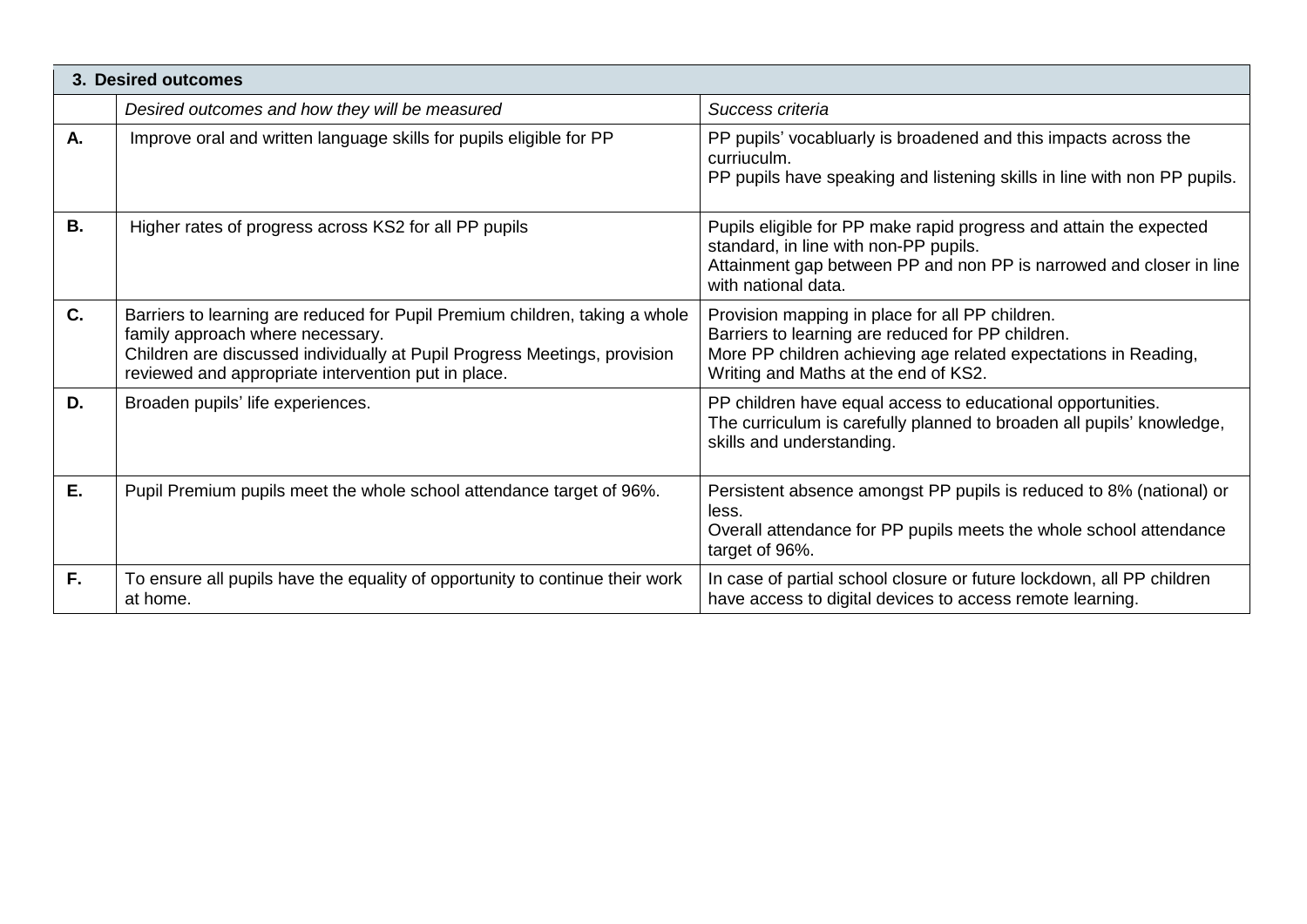| 4. Planned Expenditure                                                          |                                                                                                                                                                                                                                                                                                                                                                                                                  |                                                                                                                                                                                                                                  |                                                                                                                                                                                                           |                                                               |                                                                      |  |  |  |
|---------------------------------------------------------------------------------|------------------------------------------------------------------------------------------------------------------------------------------------------------------------------------------------------------------------------------------------------------------------------------------------------------------------------------------------------------------------------------------------------------------|----------------------------------------------------------------------------------------------------------------------------------------------------------------------------------------------------------------------------------|-----------------------------------------------------------------------------------------------------------------------------------------------------------------------------------------------------------|---------------------------------------------------------------|----------------------------------------------------------------------|--|--|--|
| Academic year                                                                   | 2020-21                                                                                                                                                                                                                                                                                                                                                                                                          | Expenditure has been planned based on the Sutton Trust/EEF Toolkit and in response to the<br>DfE/NFER research report 'Supporting the Attainment of Disadvantaged Pupils: articulating<br>success and good practice' (Nov 2015). |                                                                                                                                                                                                           |                                                               |                                                                      |  |  |  |
|                                                                                 | The three headings below enable schools to demonstrate how they are using the pupil premium to improve classroom pedagogy, provide targeted support and<br>support whole school strategies.                                                                                                                                                                                                                      |                                                                                                                                                                                                                                  |                                                                                                                                                                                                           |                                                               |                                                                      |  |  |  |
| i. Quality of teaching for all                                                  |                                                                                                                                                                                                                                                                                                                                                                                                                  |                                                                                                                                                                                                                                  |                                                                                                                                                                                                           |                                                               |                                                                      |  |  |  |
| <b>Desired outcome</b>                                                          | <b>Chosen action / approach</b>                                                                                                                                                                                                                                                                                                                                                                                  | What is the evidence and<br>rationale for this choice?                                                                                                                                                                           | How will you ensure it<br>is implemented well?                                                                                                                                                            | <b>Staff lead</b>                                             | When will you<br>review<br>implementation?                           |  |  |  |
| A. Improve oral and<br>written language<br>skills for pupils<br>eligible for PP | • Develop a language rich<br>environment.<br>• QFT to provide lots of<br>opportunities to clarify<br>vocabulary, learn subject-<br>specific vocabulary and use in<br>context.<br>• Whole staff communication<br>training 'I Can Talk Primary'.<br>• Teaching pupils to use the<br>Social and Emotional toolkit<br>• Reading comprehension<br>strategies developed across the<br>school - using 'active reading'. | EEF Oral language interventions<br>$+5$ months<br><b>EEF Social and emotional learning</b><br>$+4$ months<br><b>EEF Reading comprehension</b><br>strategies $+ 6$ months<br>NFER High quality teaching for all                   | • Dedicated time for<br>CPD - training days,<br>staff meetings<br>• All staff involved in<br><b>CPD</b> sessions<br>• Involvement in GAT<br>CAB and LAB.<br>Peer coaching and<br>observations             | <b>KR</b><br><b>SP</b><br><b>BB</b><br>CB<br><b>DR</b>        | December 2020,<br>April and June 2021,<br>alongside AIP<br>review.   |  |  |  |
| B. Higher rates of<br>progress across KS2<br>for all PP pupils                  | • Pupils regularly respond to<br>teachers' feedback to improve<br>their work<br>• Responsive teaching and<br>learning ensures that pupil<br>learning needs are quickly<br>identified and learning activities<br>carefully matched<br>• Misconceptions are addressed<br>quickly                                                                                                                                   | <b>EEF Feedback</b><br>$(+8$ months)<br>EEF Collaborative Learning (+5<br>months)<br>EEF Peer tutoring (+5 months)<br>EEF One-to-one tuition (+5<br>months)                                                                      | <b>Book scrutinies</b><br>$\bullet$<br>Data analysis<br>Pupil progress<br>meetings<br>Monitoring PiXL<br><b>QLA</b><br>Subject leader<br>monitoring<br><b>GAT RAB</b><br>Programme of<br>targeted CPD for | <b>KR</b><br><b>SP</b><br><b>BB</b><br><b>CB</b><br><b>DR</b> | December 2020,<br>April and June 2021,<br>alongside data<br>reviews. |  |  |  |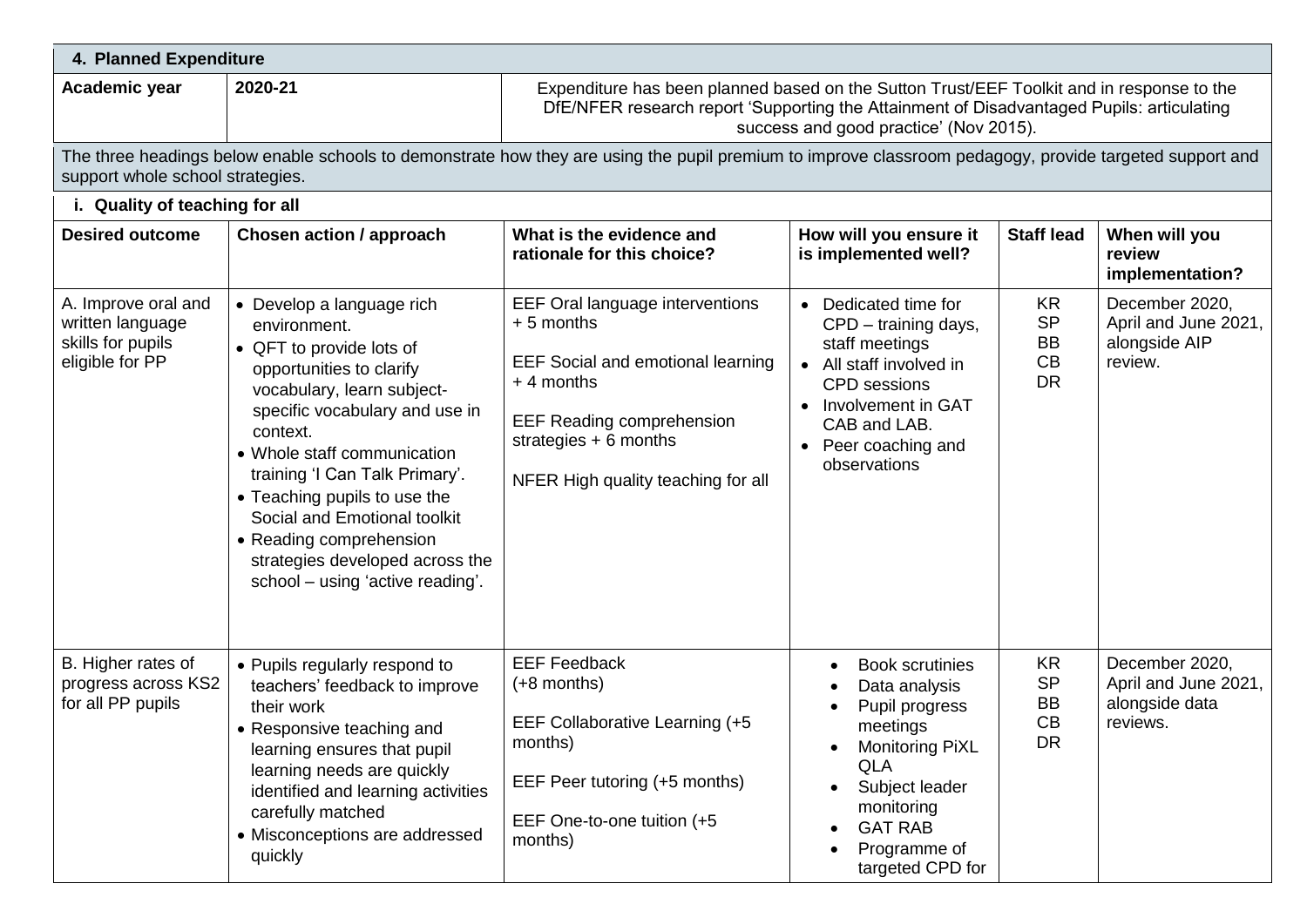| • Focus groups are identified<br>through whole class feedback<br>book<br>• Regular in depth verbal<br>feedback is given to targeted<br>disadvantaged pupils<br>• Pupils regularly collaborate on<br>learning activities.<br>• Mixed ability peer groupings are<br>used to raise attainment.<br>• Staff are deployed effectively<br>across the school<br>• PiXL QLA used effectively<br>across the school to target gaps<br>in learning.<br>• 1:1 and/or small group<br>interventions planned to cater<br>for individual needs<br>• Support within lessons to<br>improve understanding of<br>learning in reading, writing and<br>maths<br>• Consolidation of learning<br>completed in classes – time for<br>practise and application of skills<br>• Priority reading with TAs if<br>pupils are unable to read at<br>home<br>• Gaps in learning are plugged<br>and pupil confidence is<br>developed<br>• Catch up Literacy and Maths<br>training for teaching assistants | EEF Individualised instruction + 3<br>months<br>NFER - whole school ethos of<br>attainment for all<br>$NFER$ – deploying staff effectively<br>NFER - data driven and<br>responding to evidence | Teaching<br><b>Assistants</b><br>Regular<br>monitoring and<br>evaluation of<br>interventions |  |  |
|------------------------------------------------------------------------------------------------------------------------------------------------------------------------------------------------------------------------------------------------------------------------------------------------------------------------------------------------------------------------------------------------------------------------------------------------------------------------------------------------------------------------------------------------------------------------------------------------------------------------------------------------------------------------------------------------------------------------------------------------------------------------------------------------------------------------------------------------------------------------------------------------------------------------------------------------------------------------|------------------------------------------------------------------------------------------------------------------------------------------------------------------------------------------------|----------------------------------------------------------------------------------------------|--|--|
|------------------------------------------------------------------------------------------------------------------------------------------------------------------------------------------------------------------------------------------------------------------------------------------------------------------------------------------------------------------------------------------------------------------------------------------------------------------------------------------------------------------------------------------------------------------------------------------------------------------------------------------------------------------------------------------------------------------------------------------------------------------------------------------------------------------------------------------------------------------------------------------------------------------------------------------------------------------------|------------------------------------------------------------------------------------------------------------------------------------------------------------------------------------------------|----------------------------------------------------------------------------------------------|--|--|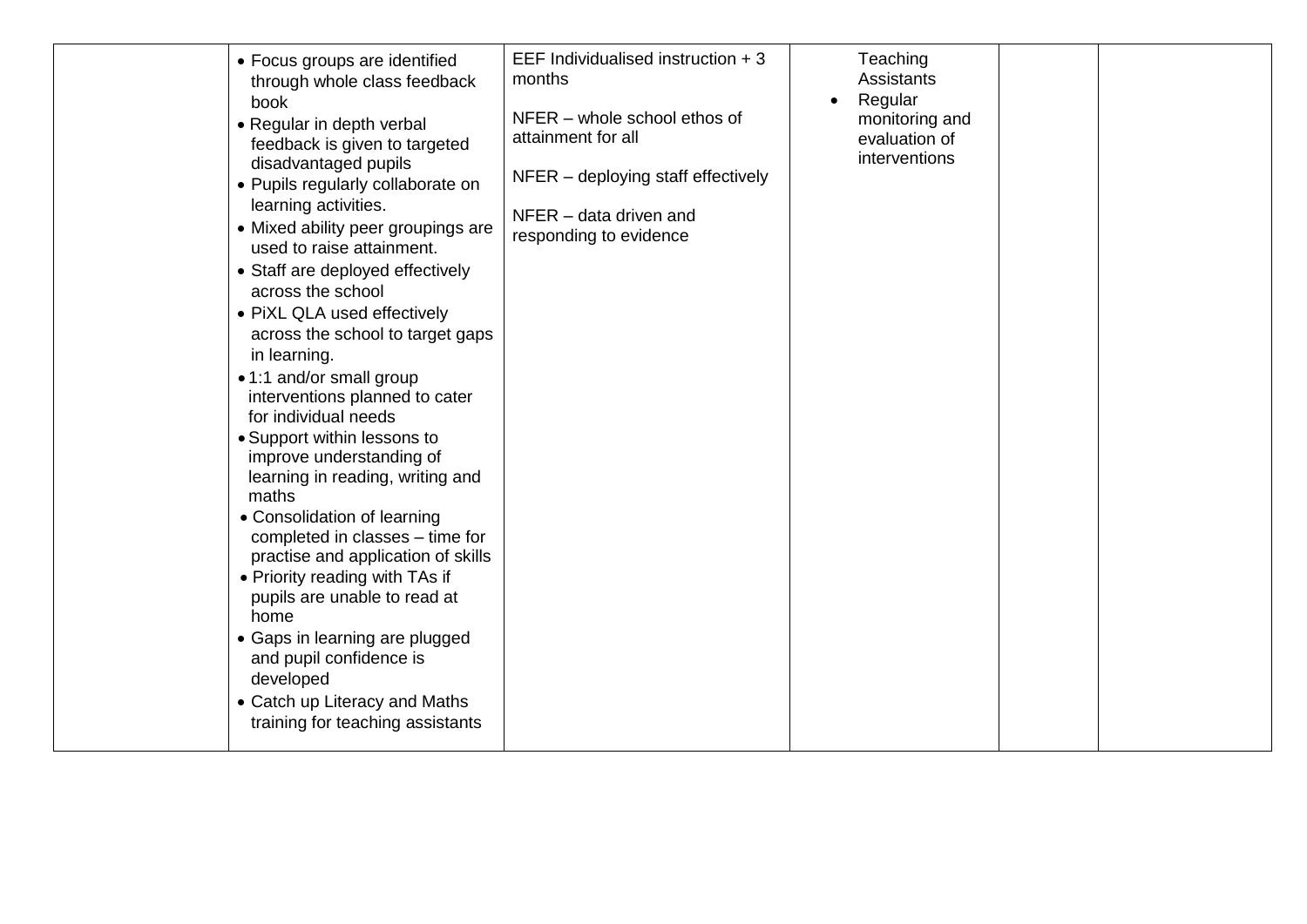| C. Pupil Premium<br>children with multiple<br>barriers – behaviour, $\vert \bullet \vert$<br>social care<br>involvement, SEND,<br>EAL, poor<br>attendance. | PP provision mapping in place<br>$\bullet$<br>in every class.<br>Pupil progress meetings<br>discuss every pupil premium<br>child individually<br>PP provision is reviewed<br>$\bullet$<br>regularly as part of the data<br>cycle.<br>Whole family pastoral support<br>is put in place where wider<br>family issues present a barrier<br>to learning.<br>Collaborative working with<br>$\bullet$<br>other agencies enables<br>barriers to be reduced.<br>Eliminating barriers to learning<br>through support with<br>necessities, eg uniform and<br>crisis support, eg food and<br>travel costs. | NFER - meeting individual learning<br>needs<br>NFER – addressing behaviour and<br>attendance<br>EEF Parental engagement + 3<br>months<br>EEF Behaviour interventions + 3<br>months<br>Health deprivation and disability<br>domain - this is amongst the 40%<br>most deprived neighbourhoods in<br>the country.<br>Income deprivation affecting<br>children index - this is the amongst<br>the 20% most deprived<br>neighbourhoods in the country.<br>Income deprivation affecting older<br>people index - this is amongst the<br>50% most deprived<br>neighbourhoods in the country.<br>Barriers to housing and services<br>domain - this is amongst the 20%<br>most deprived neighbourhoods in<br>the country. | Provision<br>mapping reviews<br>Pupil progress<br>meeting<br>conversations<br>Pupil interviews                                                                                                      | <b>KR</b><br><b>BB</b><br><b>SP</b><br>CB<br><b>DR</b><br><b>TD</b> | December 2020,<br>April and June 2021,<br>alongside data<br>reviews. |
|------------------------------------------------------------------------------------------------------------------------------------------------------------|-------------------------------------------------------------------------------------------------------------------------------------------------------------------------------------------------------------------------------------------------------------------------------------------------------------------------------------------------------------------------------------------------------------------------------------------------------------------------------------------------------------------------------------------------------------------------------------------------|-----------------------------------------------------------------------------------------------------------------------------------------------------------------------------------------------------------------------------------------------------------------------------------------------------------------------------------------------------------------------------------------------------------------------------------------------------------------------------------------------------------------------------------------------------------------------------------------------------------------------------------------------------------------------------------------------------------------|-----------------------------------------------------------------------------------------------------------------------------------------------------------------------------------------------------|---------------------------------------------------------------------|----------------------------------------------------------------------|
| D. Broaden pupils'<br>life experiences                                                                                                                     | Specific curriculum linked<br>$\bullet$<br>experiences for each year group,<br>including trips and visitors.<br>• Access to enrichment<br>activities – eg residential visits<br>and after school clubs.<br>• Careers and employability<br>links throughout the curriculum to<br>raise aspiration.<br>• Whole class music tuition<br>(this is currently suspended due<br>to the COVID-19 pandemic).                                                                                                                                                                                              | NFER - meeting individual learning<br>needs.<br>EEF Arts participation $+ 2$ months<br>Index of multiple deprivation - this<br>is amongst the 40% most deprived<br>neighbourhoods in the country.<br>Income deprivation domain - this is<br>amongst the 40% most deprived<br>neighbourhoods in the country.<br>Education skills and training<br>domain -this is amongst the 30%                                                                                                                                                                                                                                                                                                                                 | Programme of<br>visitors and trips<br>to support<br>curriculum<br>enrichment.<br>Involvement in<br>local careers<br>events and<br>careers week<br>activities.<br>Outdoor learning<br>opportunities. | KR<br><b>BB</b><br><b>SP</b><br>CB<br><b>DR</b><br><b>TD</b>        | December 2020,<br>April and June 2021,<br>alongside AIP<br>review.   |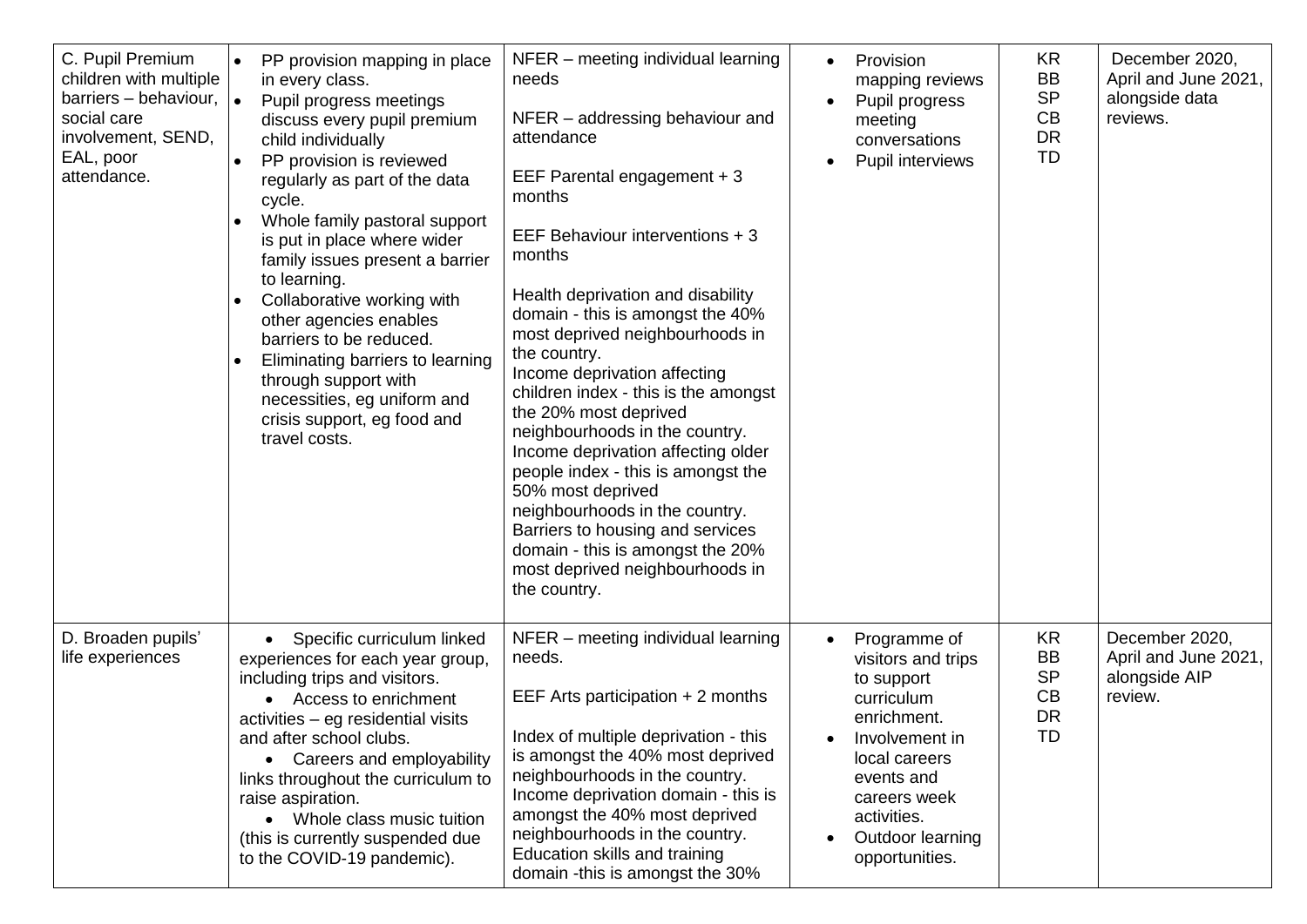|                                                                                        |                                                                                                                                                                                                                                               | most deprived neighbourhoods in<br>the country.<br>Employment deprivation domain -<br>this is amongst 40% most deprived<br>neighbourhoods in the country.          |                                                                                                                                                                                                          |                        |                                                                                                                                                                                                                                              |
|----------------------------------------------------------------------------------------|-----------------------------------------------------------------------------------------------------------------------------------------------------------------------------------------------------------------------------------------------|--------------------------------------------------------------------------------------------------------------------------------------------------------------------|----------------------------------------------------------------------------------------------------------------------------------------------------------------------------------------------------------|------------------------|----------------------------------------------------------------------------------------------------------------------------------------------------------------------------------------------------------------------------------------------|
| ii. Targeted support                                                                   |                                                                                                                                                                                                                                               |                                                                                                                                                                    | <b>Total budgeted cost</b>                                                                                                                                                                               |                        | Partial funding of TAs £45 000<br>Partial funding of specialist staff £47 000<br>Staff training £10 000<br>Resources - £1 000<br>Music tuition - £6 000<br>Uniform/crisis support - £9 000<br>Funding trips and visits - £13 500<br>£131 500 |
| <b>Desired outcome</b>                                                                 | <b>Chosen action/approach</b>                                                                                                                                                                                                                 | What is the evidence and<br>rationale for this choice?                                                                                                             | How will you ensure it<br>is implemented well?                                                                                                                                                           | <b>Staff lead</b>      | When will you<br>review<br>implementation?                                                                                                                                                                                                   |
| Ε.<br>Pupil<br>Premium pupils<br>meet the whole<br>school attendance<br>target of 96%. | • Raising parental awareness of<br>the impact of absence<br>• Breakfast club for targeted<br>pupils<br>• Use of Parent Contracts<br>• Working with NCC Education<br>Inclusion Partnership Team<br>• Issuing of penalty notices<br>through NCC | To make good progress, children<br>need to be in school on time every<br>day. Poor attendance significantly<br>impacts attainment and gaps in<br>learning develop. | Whole staff<br>commitment to<br>reducing absence.<br>Weekly attendance<br>figures shared with<br>pupils, staff and<br>families.<br>Working<br>collaboratively as part<br>of cluster attendance<br>group. | <b>KR</b><br><b>TD</b> | December 2020,<br>April and June 2021,<br>as part of data cycle.                                                                                                                                                                             |
|                                                                                        |                                                                                                                                                                                                                                               |                                                                                                                                                                    | <b>Total budgeted cost</b>                                                                                                                                                                               |                        | Breakfast Club £10 000<br>£10 000                                                                                                                                                                                                            |